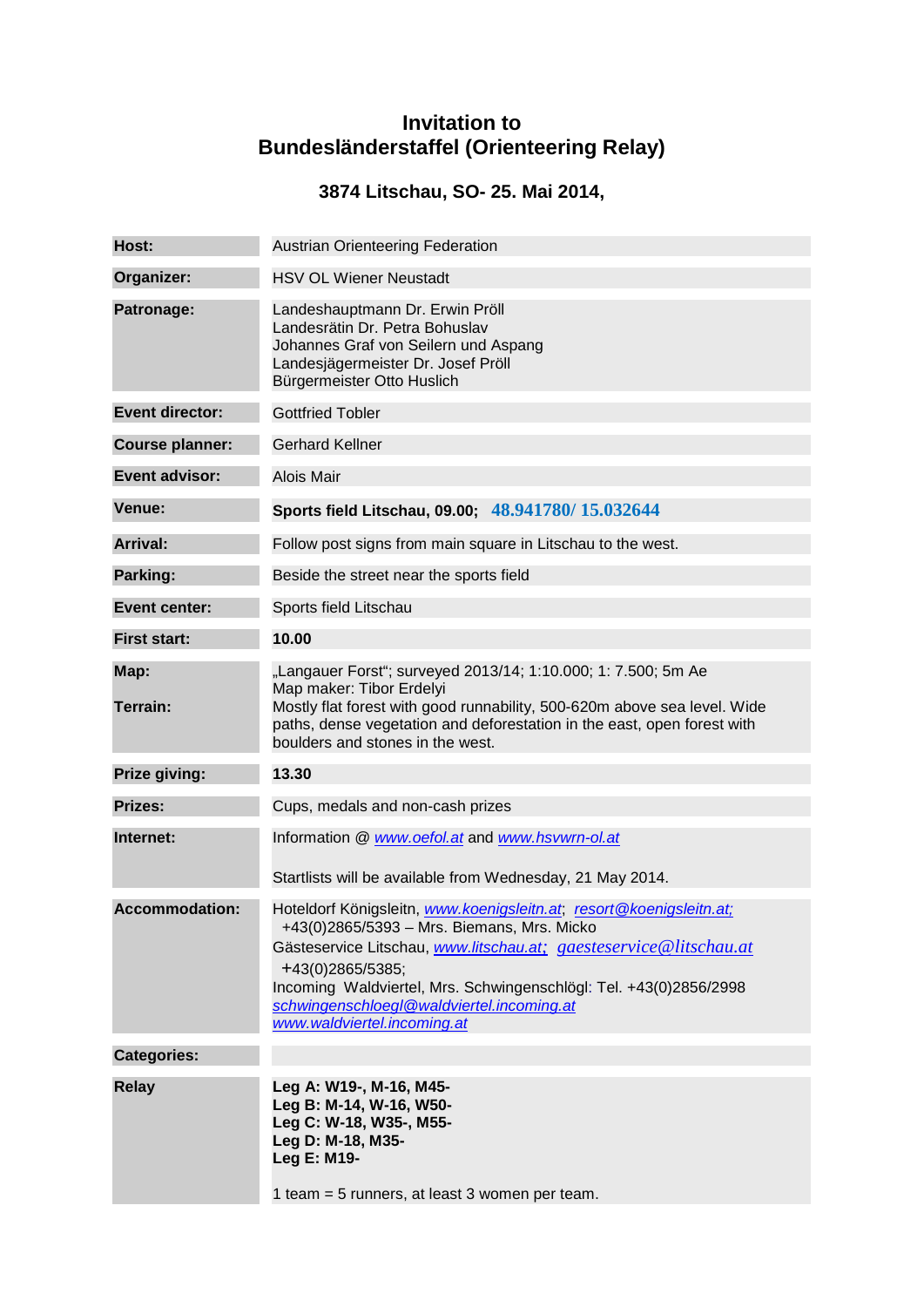| Side events:                   | Open -14 (3 runners)<br>Open 15-18 (3 runners)<br>Open 19- (3 runners)<br>Direct short (easy)<br>Single competition<br>Direct long (difficult)<br>Single competition                                                       |
|--------------------------------|----------------------------------------------------------------------------------------------------------------------------------------------------------------------------------------------------------------------------|
|                                | Children's string course                                                                                                                                                                                                   |
| <b>Entry fees:</b>             | Bundesländerstaffel (5 runners)<br>€58<br>€18<br>Open -14 (3 runners)<br>Open 15-18 (3 runners)<br>€21<br>€ 39<br>Open 19- (3 runners)<br>€13<br>Direct short, Direct long<br>$\epsilon$ 0<br>Children's string course     |
| <b>Entries:</b>                | Until WE-14 May 2014: via Email to: togo@aon.at<br>Until MO- 12 May 2014: via fax to: 0043-2622-23410<br>or via mail to: HSV OL, P. Troger-G. 34, 2700 Wr. Neustadt, Austria                                               |
| Late entries:                  | Late entry is possible until TU-20 May 2014 for 1,5 times the entry fee                                                                                                                                                    |
| <b>Direct entries:</b>         | Entry on competition day available for open categories. All other categories as<br>long as vacancy places last (entry change = direct entry) for doubled entry<br>fee.                                                     |
| <b>Bank account:</b>           | <b>IBAN</b><br>AT252026700000022020<br>BIC<br><b>WINSATWNXXX</b>                                                                                                                                                           |
| <b>General</b><br>information: | The punching system SPORTident will be used. If you have an SI card,<br>please provide your number when entering to the competition. SI cards can<br>be purchased ( $\in$ 30.-) or rented ( $\in$ 2.-) on competition day. |
|                                | Austrian Orientesring Enderation rules apply! Shoes with spikes (except dobb spikes) are forbidden                                                                                                                         |

Austrian Orienteering Federation rules apply! Shoes with spikes (except dobb spikes) are forbidden.

The organizing club assumes no liability for damages of any kind, not even against third persons. Each competitor starts at his/her own risk.

The rules of the Road Traffic Regulations and the Forest Act are to be followed. In the event of cancellation, neither the Austrian Orienteering Federation nor the organizing club are liable for costs incurred.

All competitors agree to the publication of photos that will be made at this competition and to the publication of the results on the Internet.

Training in the competition area is prohibited from now on!

Wiener Neustadt, 11. December 2013 Gottfried Tobler, event director